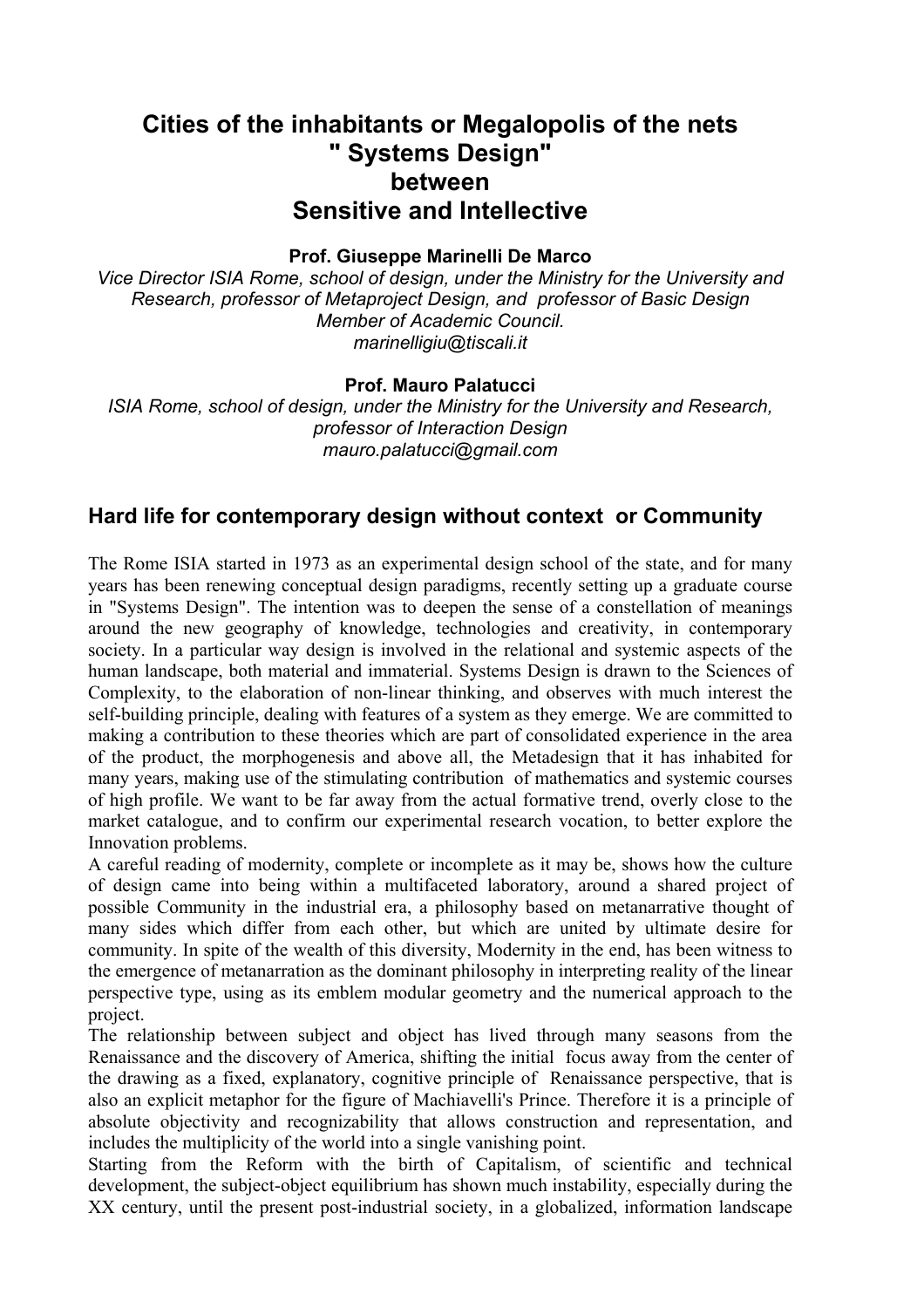that it is rebuilding around the requirements and conditions of its own human time-space experience, and the general energy-matter exchange too. Everything leads us to think that the contemporary subject is shifting from a "perspective society" to an "a-perspective" society, that redesigns the assumptions of social semiotic praxis of knowledge and languages around this new axis of the sense. The contemporary postmodern condition appears therefore like an infinite probability of "relational models" within an Hypertext scheme that, as in the observations of Z. Baumann, [1] is lacking a final design or a complete script. Baumann himself says that the term postmodernity is in part inadequate, in the sense that modernity is an indefinite process, possibly even infinite, and replaces the term with "liquid Modernity" [2].

# **Perspective and a-perspective society, imagination as project**

The eclipse of perspective after four hundred years of supremacy coincides with emergence of the opposite condition that focuses on subjectivity the more important weight of the new metanarrations, operating a massive critical review of those project categories that, as an example, explained architecture as the phenomenology of urban planning, and design as the phenomenology of architecture. Therefore entire families of signs and meanings, of semiotic praxis and of methodologies, appear and disappear, depending on how the equilibrium of the subject-object relation within historical and social dynamism is interpreted.

Since properties which, in the world of modernity, were believed to be part of things, have become in fact the properties of the observer, subjectivity has assumed today an enormous value, able to make a difference.



 **Figure 1. Fabio Pulsinelli, from matrix to the system** 

It is important that the deal of design's culture today embraces an immense kaleidoscope of differences and regards the person in a direct way, deeply attempting to design and to answer to new needs through design. The aspect which may make the difference is for us to understand whether in the end, the person should be perceived as unlinked to a community or collective destiny, as the world of technology and aggressive marketing makes us believe, or not.

*"To celebrate the unfinished in this era of digital ubiquity is to laud process rather than goal to open up to third thing that is not to resolution, but rather to been of suspension.... The question becomes how to categorize such to fast-moving set of objects and concepts."* [3]

In other words if design is to express a culture able to follow its user-mutant, offering meaning coordinates able to tie the Sensitive to the Intelligible giving indications of a reasonable community, design can have a remarkable impact on history.

*"As relevant not only to the centered human but also to the decentered human as pertinent the human heart, body, and spirit as well as the human mind".* [4]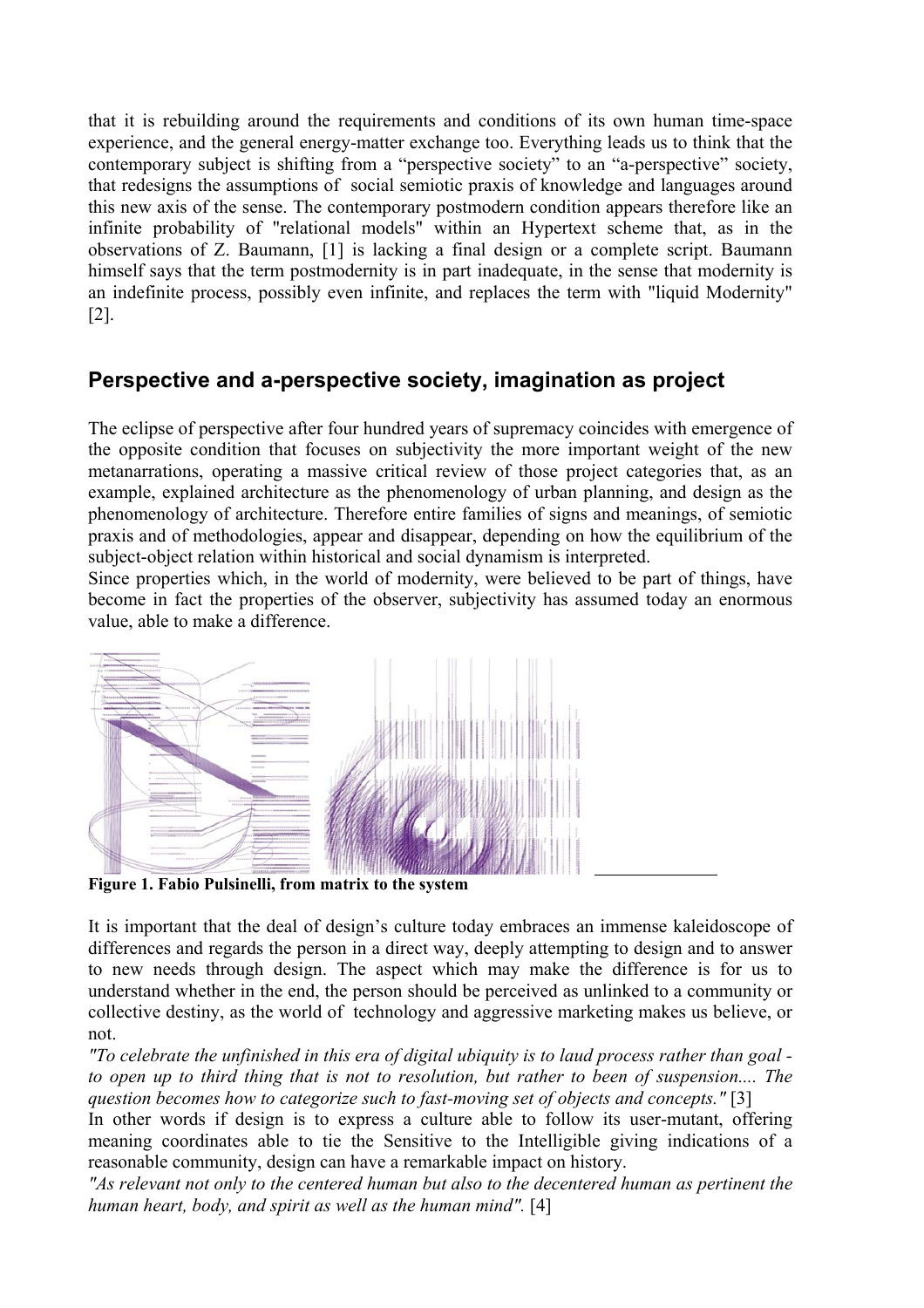If the model of modernity has created "leftovers" at a conceptual level but also at an urban and social level, the model emerging from postmodernity appears quite founded on production discards, in the sense that they trigger continuous chaotic processes, generate continuous physical and mental "peripheries", continuous marginalities and differences, entrusting the ever-present new media with the task of making sense of everything.



**Figure 2. Fabio Pulsinelli, hypotheses on a-perspective evolutive landscape** 

We assume the travel of the contemporary subject in the urban drifting of metropolis and in computer networks, as a basic condition in which it lives, as the starting point of our research, but we ask what can be, the praxis of creation of a "self" that is an hostage of a such extreme subjectivity, intentional, tried or found. In the post-modern fragmented imagination, the expression of a "self" speaking "about himself" into the mirror, activating a labyrinthic circuit of pure images. On the contrary, the effort to produce an "imaginary" lies the expression of a "self" who has the mission to give himself an address, or destiny or addressee, and therefore renders its message accessible to reason that route which tranforms the inner world, his own memory, into a "system". This map of reconstruction of the "self", becomes "storytelling",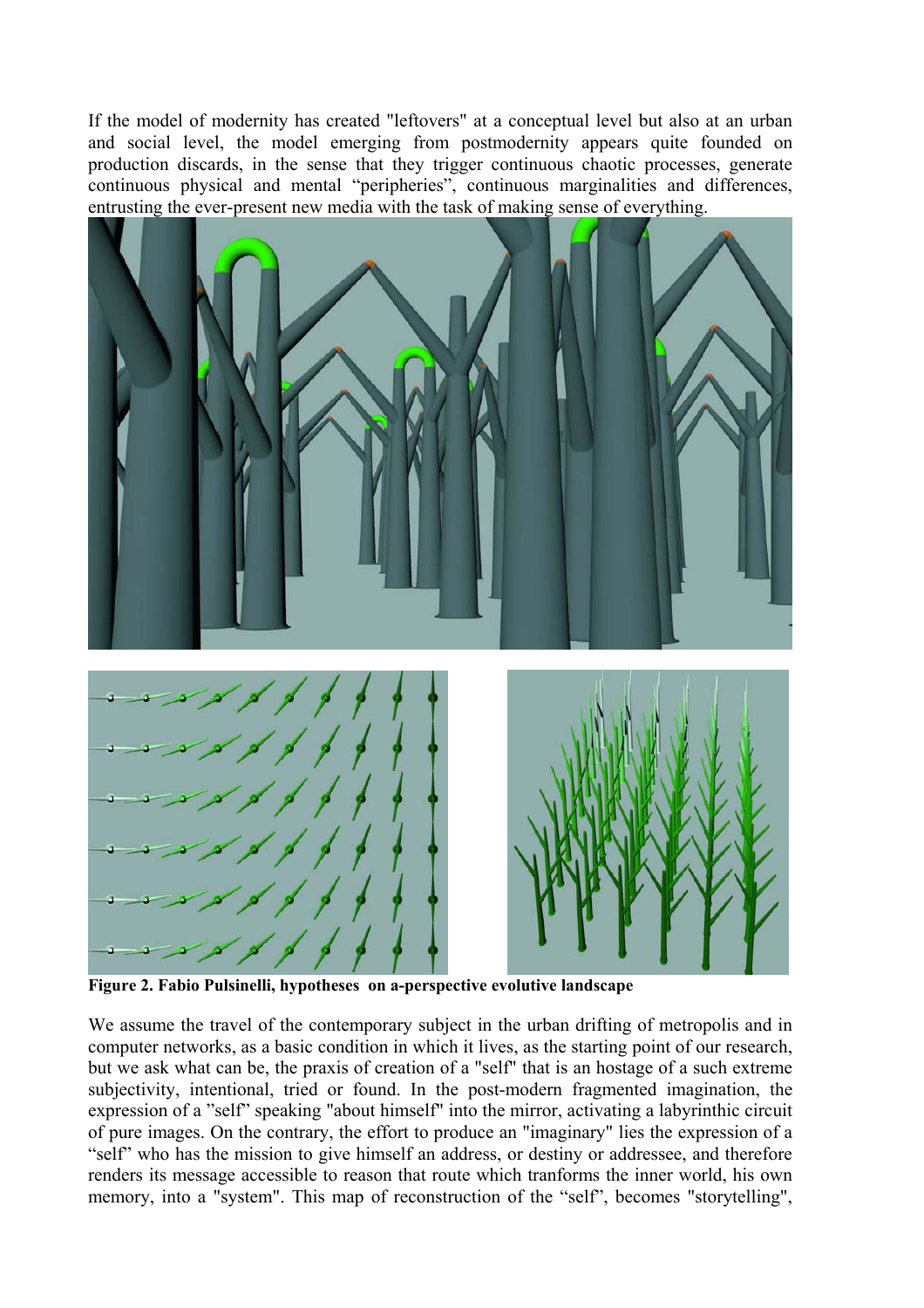and the intelligible aspect becomes the other pole of the inner dialectic, that removes the subject from the a-prospective dimension as chaos, and puts it in the a-prospective dimension as a plan. In other word: accept to "live the chaos" looking for don't live "within the chaos".

# **From form to process, from object to the nets, the metaphors we need**

It is undeniable that for centuries the perspective condition has focused on the "Figure" as the core of its own metanarrations. This figure, in the fast and dynamic circuit of industry, began as early as the XIX century to fragment. As this process reached its height an excessively unifying and standardising praxis emerged guided as it was by the rationalist movement.

The rationalist movement accepted courageously the challenge of industrial mass production, creating practically from zero a new dictionary through the linguistic synthesis of the abstractism, also because it included a principle of universal abstraction, an integral part of the conceptual geography of human culture.

In achieving this transition to post-industrial society, the conceptual exodus from the world of the figures towards the digital world is evident. This means that design becomes aware of the scale leap of its coordinates and that the digital era launches a probabilistic scheme of generative possibilities which helps understand and reposition the "world of the shapes" which comes from consolidated morphogenesis. This phenomenon occurs as the complexity in which we live is grasped and as a result of the speed at which complexity is manifest. It is both a challenge and a remarkable opportunity to understand something which is essential, yet fleeting - that is, where the level of the coherence of sense or speech has shifted - where the point of equilibrium that allows a link from sensitive to intelligible data is located. Therefore not only a datum that can be grasped by the senses but also a hypothetical datum: in other words trying, and producing, traces of meaning in an unstable and complex geography.

## **Disappearing time, remodelling space**

"To the time-matter of the hard geophysical truth of the Places modification succeeds the Time then Light of a virtual truth that even the truth of every duration, causing therefore, with the Incident of the time, the acceleration of every truth of the things of the beings of the social cultural phenomena" [5] The difficult cohabitation of the material and immaterial world produces a kind of permanent pre-semiotic chaos between those who must "guide" the narrations in the human landscape, between the material languages and the immaterial processes of new communication and the new media. Peter Lunenfeld for example, is very clear in emphasizing the most frequent misunderstandings in the dominant culture of communication which tends to equate data with information. The culture of the project aims, in our opinion, at something more authentic, in underlining such "misunderstandings", at the very moment in which software protocols are unable to read the "World of the signs" or "The signs in the World" that they themselves produce and distribute, but that the world of marketing succeeds in imposing as the new collective lexus, available in the immaterial catalogue.

It appears just because it redistributes them downgraded from sign to marks. It is also a paradox because essentially computer science has transferred one language into another.

This limited availability or structural accessibility appears today as rather spectacular; since the modern linear world, the so-called "universe of precision" still can be managed to a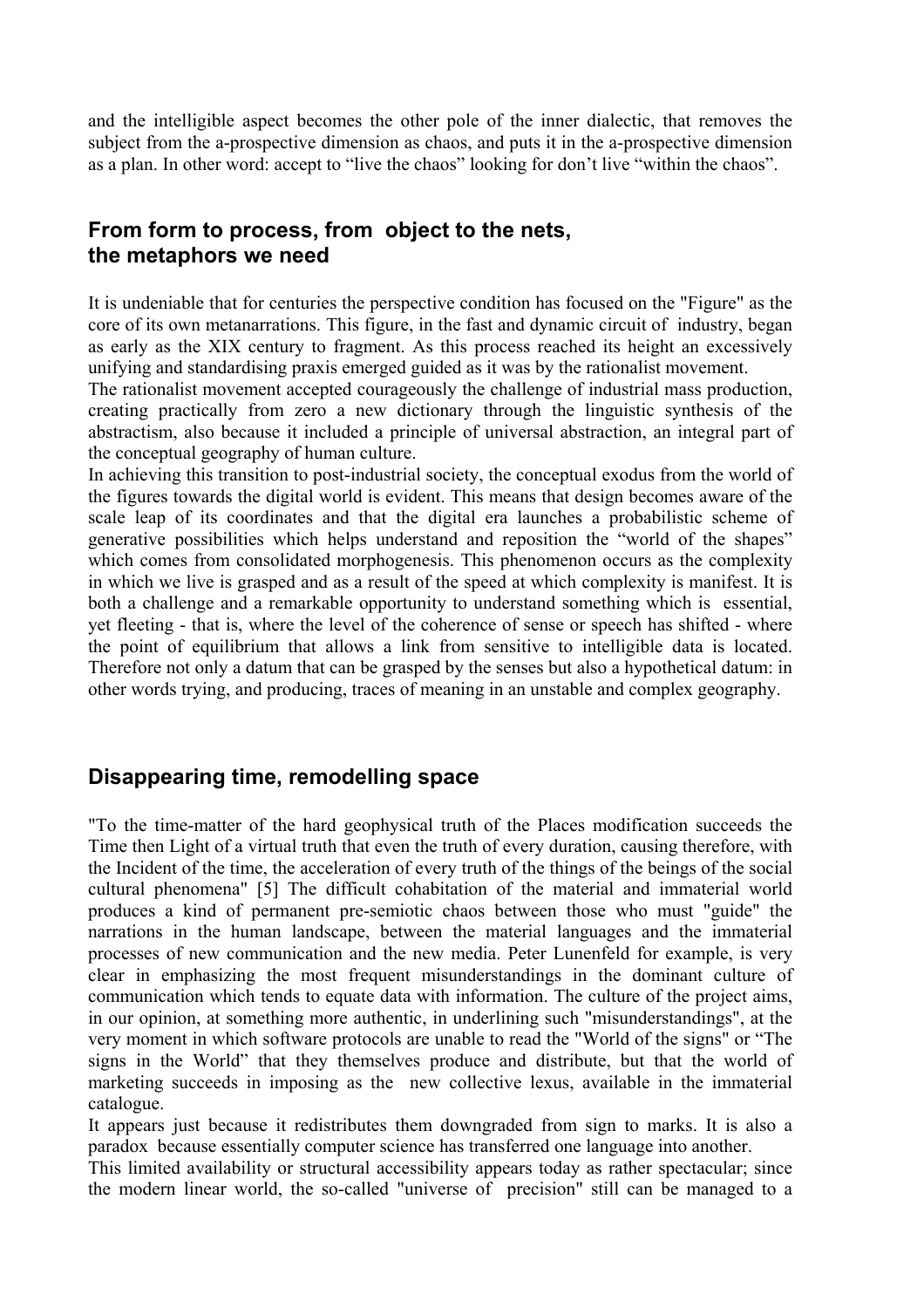certain extent effectively even within non-linear systems or visions, since no process in history is complete because it says so itself, but because it proceeds in an interdependent way, "chaotic" way, as described by the theory of catastrophes.



**Figure3. Valeria Fuso, Cubic, gesture based 3d modeler** 

In the interactive development of a project, the cognitive dynamics always define a code that contains rules and behavior that in turn, provide the guidelines not so much for a project with a specific purpose but for different possible outcomes. At this point we are no longer dealing with a controlled event, but an idea of "possible" creativity where a process of direct interaction is replaced by another process central point of which is to avoid control. The act of designing outlines the transformation and not the shape because every shape, from this point of view, is only one of the possible parallel results of the idea. In this process the ideas are transformed via software into systems of rules. Today, considering the evolution of computing possibilities, we know how very simple rules can generate much more complex results. So, the real meaning of delinearization appears to be a process that produces ideas, and not un-idealized procedures.

The digital world means that a single language is available for representing information of different kinds, leading to an integration of codes and languages - considered distant - more closely and totally than ever imagined. In this perception of distance, the methodologies to eliminate or to resuscitate according to the situations comes into play. One of the contradictions of modernity also consists in the inability of successive technologies to resolve the problems of the previous ones, giving rise to a theatre of technological, social, aesthetic, political events which today, in the digital era, can be better defined in a temporal scale need often a morphology structure based on a "rewording". Perhaps today it would be right to speak not about the "past" but about the "past-past" and consequently, the "future-future". The simultaneous presence of the nanotechnologies and the lack of water for millions of human beings on the planet is in some ways an image that clarifies the idea.

It is here, in these scenarios made up of the "past-past" and the "future-future", that the project of industrial design - but architecture has a very similar role - tries to blaze its paths, since paradoxically the immaterial civilization creates continuously around its edges, an amount of waste, which in turn demands another environmental plan to the scale of the problems arising from unsustainable daily activity and requires the reconstruction of limits, not necessarily in the Euclidean sense, indeed often and more readily in topological sense.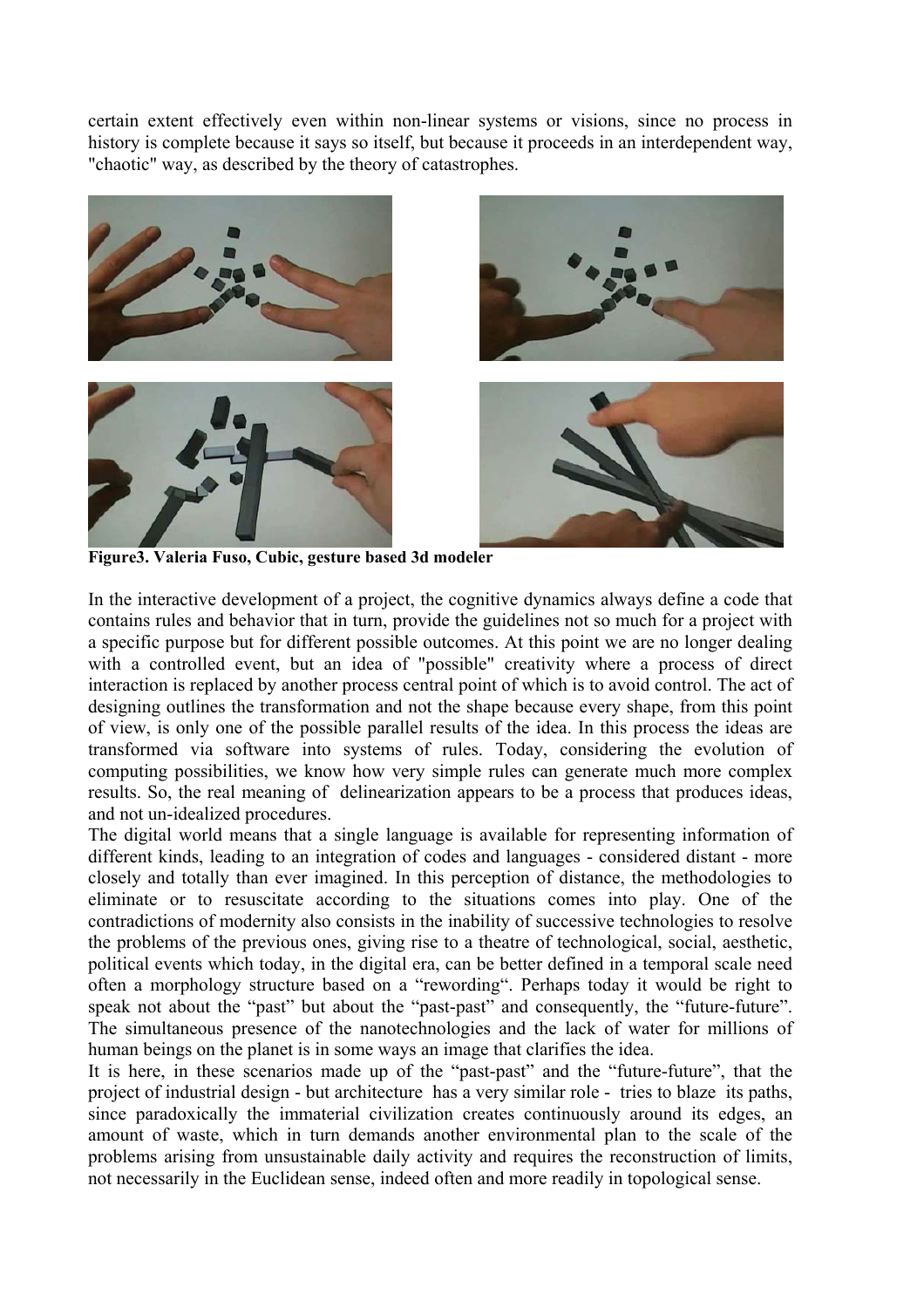# **The role of Metaproject design**

Metaproject design plays in this scene an important role because it reopens, reactivating the world of the imaginary, exactly what the linear numerical dimension of the modern had closed, but at same time joining what the postmodern deregulated dimension of the chaos leaves free at the molecular state; into a perennial state of transformations without shape, information without contents, contents without meanings. Losing the interest to the metaphors we lose an important instrument to give hypotheses, even fragmentary, of collectivity and community.

Metaproject design, working on the world of the metafunctions, opens an important creative space to the world of the "word", to the complex "dictionary" of meaning non reductables to the biunivoc interpretations, taking with himself the implicit diagonality existent inside the concepts. The philosophical backstage reaches comes opportunely, from the reflections on the strategies of the knowledge and the narrations of the decostructionist philosophy of french philosophers Derrida and Deleuze, and in Isia they are inquired from many years, and that we would want to combine to the sistemic thinking about which we spoke to the beginning.

Regarding the well structured praxis observed in the present of the neo-Moebius morphology, as example in the Theory of the Catastrophes, the conceptual approach, including the opening fields launched by free and symbolic links created by the poetry or the literacy or the painting, indicates a real issue to re-joint, and heating, the affective tie between the figure, and the net, the abstraction and the materic world, the concept and the sign, the technology and the problem to resolve.



 **Figure4. Barbara Garzia, network structure development** 

The metaproject strategy adopted in Isia of Rome since many years tries to include in its transdiscilinary laboratory something speaking about the "story of the sites and the things". Starting from traces and leaving traces, starting from the semantically closed art-work of modernity, and to proceede in to defragmentate, something able to let us to wander on, using the literature, poetry, architecture, anthropology, film. The aim is just to put us in a situation of hearing and dialogue with these praxis, and not to leave alone the morphologic searches on one side and conceptual expression from the other, to manage an enormous problem, projectual and logic or estetic, in which they are absolutely not equipped to answer.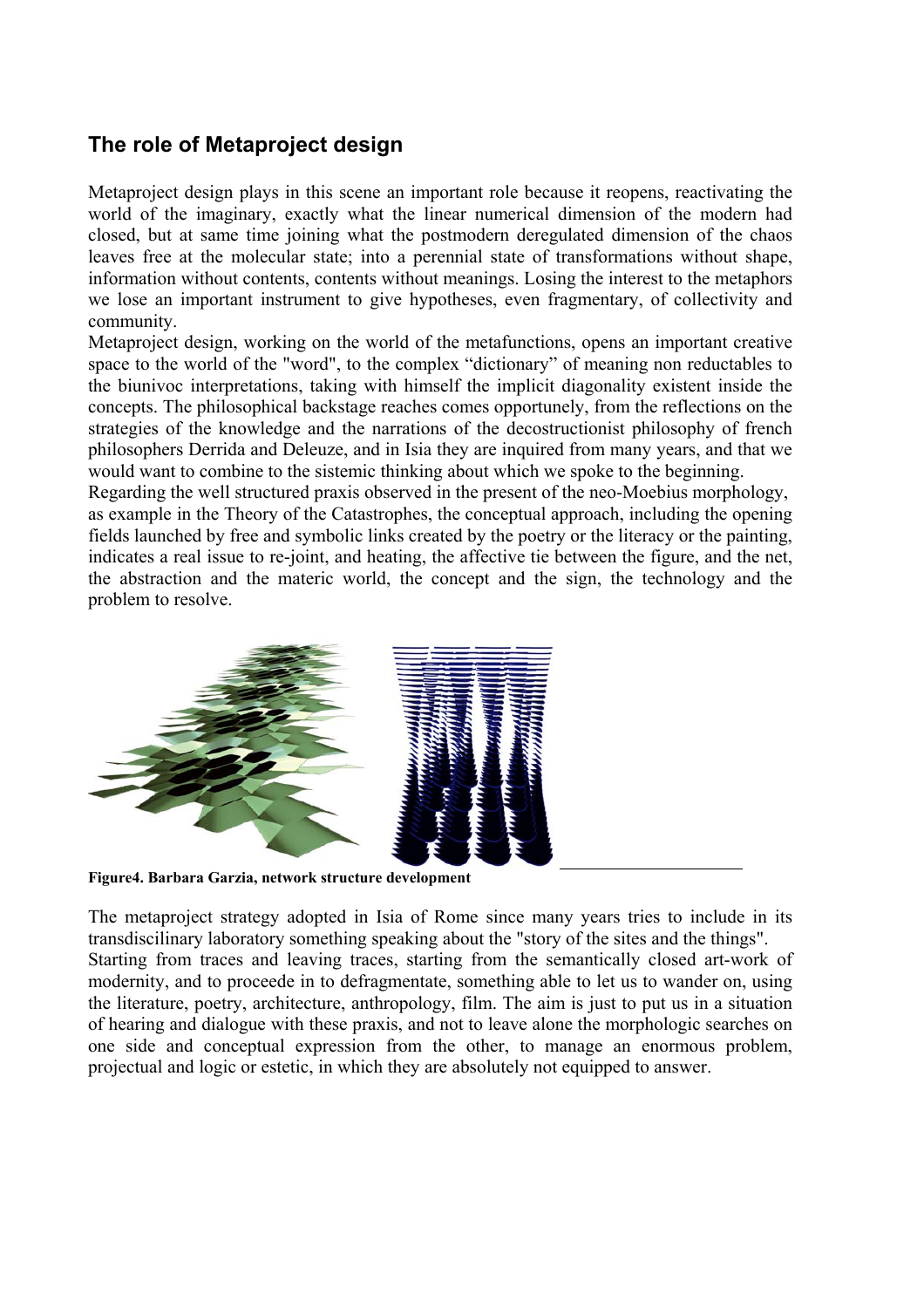

 **Figure 5. Giuseppe Marinelli, Alto Foti coll. Infinitive space Figure 6. Ana Carolina Luciow Frossard, Deformation of the modular landscape** 





 **Figure 8. Andrea Della Vecchia, solid,software for tridimensional visualzzation of virtual data**  Metafunctions to offer, to see, to carry, to contain, to distribute Concepts measure, density, speed, transparency, crowd, solitude Situations eges, folds, regions, borders, center, periphery, margins Relations within, outside, under, over, throught Sintax study of morphogenetic materials, morphologic strategies Typologies tunnel, passage, door, room, square, corridor Geographies nets, frames, structures, trees, gulfs, bays Maps levels of communication between signs and situations spaces Interaction cognitive behaviors, patterns, usability models, control, technology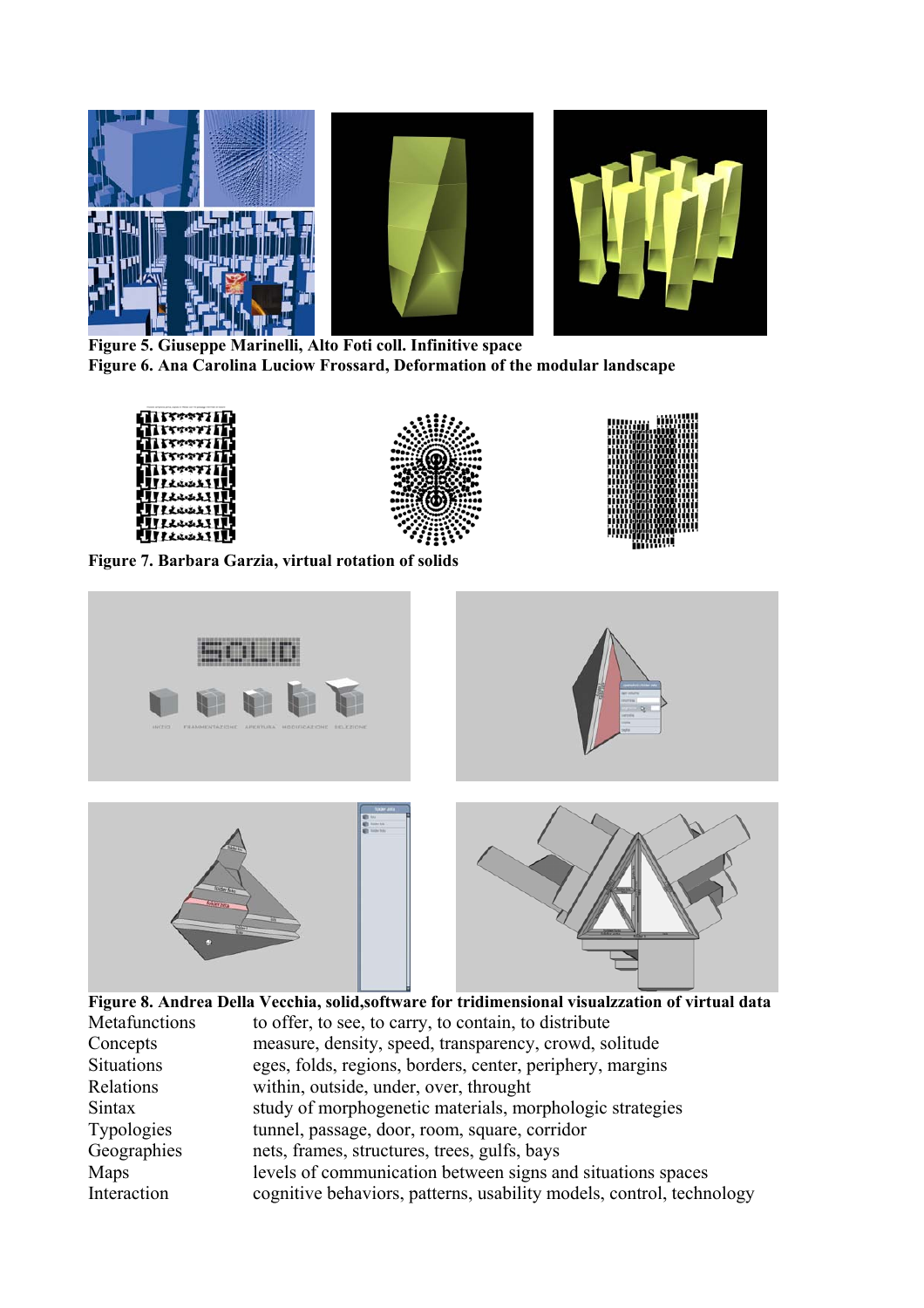We would to signal like the definition of non-site, [6] by now famous in the sociology and anthropology literacy, unfortunately today is stretching to a more large landscape of situations, and giving to this one more extensive and genuine interpretation. The non-sites lack of spatial meaning or typologic, therefore they felt of storytell, the "work of the sign" is absent. It doesn't regard only the great centers trades them since the landscapes without identity of the postmodernity, and they are much more numerous than what we believe.

Also the kitch entrance hall of the luxury five stars hotel is a non-site, the Eiffel Tower is nonsite, even if in this case we have an is intelligent non-site, also many stations, airports, suburbs. The dress of Smith, the program rival the elect Neo, also Smith is non-site, while the proto-industrial engine of the city basement of Zaion is a site, dramatically suffering, but site.

## **Folders, edges, elements and nodes**

Without shape there is no information, useless to remove this topic, the future will be the era of the shape, but it will not be the perfect shape coming from the history of the shapes, as well as from the morphogenesis that we well know. The ability to figurative abstraction will have to focus on flows, processes and contaminations in intellectually and morphologically cultured way. Even media are in continuous evolution, comparate to the human abilities, the redefinition of the meaning giving value in the space, are based exclusively on our human characteristic to understand the complex relations between "objects" and ideas.

The contemporary cities are not simply an immense agglomerate of spaces waiting for solutions, but above all an immense superposition of nets and systems, a mix of material and immaterial relations, such a variety of bounden bifurcations into the massive social economic processes taking today the name, by now mythical, of Globalization.

On one hand the city combines, decomposes and recomposes, the new multitudes that "deliver" impressive building configurations, from the other hand, cause the speed with which the digital economy moves, the human environment creates continuous systemic emergencies (as described in the book "emergence" of Steven Johnson [7], generating at its edges. Considering this permanent critical mass which the Media reset in real time, dissolving the center concept.

New geography of the knowledge is taking care today about the urban "drift" under the topologic profile, in other words under the profile of the sustainables relational qualities into the its inner one. The conceptual passages through topologic regions, borders, reveal a very interesting field of acting, because they express those scale leaps and those cross of edges so important in the processes of urban liveability.

A deeper vision of the complexity and the speed with which the borders constitute the space, make appear to their inner one folds and corrugations, in which it's possible to backtrack the peculiar work of the sign due also to the any aleatory praxis, subjective and temporary, as a telephone booth or graffiti, but all participate to the drawing up, moment by moment, the Hypertext, as it we spoken at the begin.